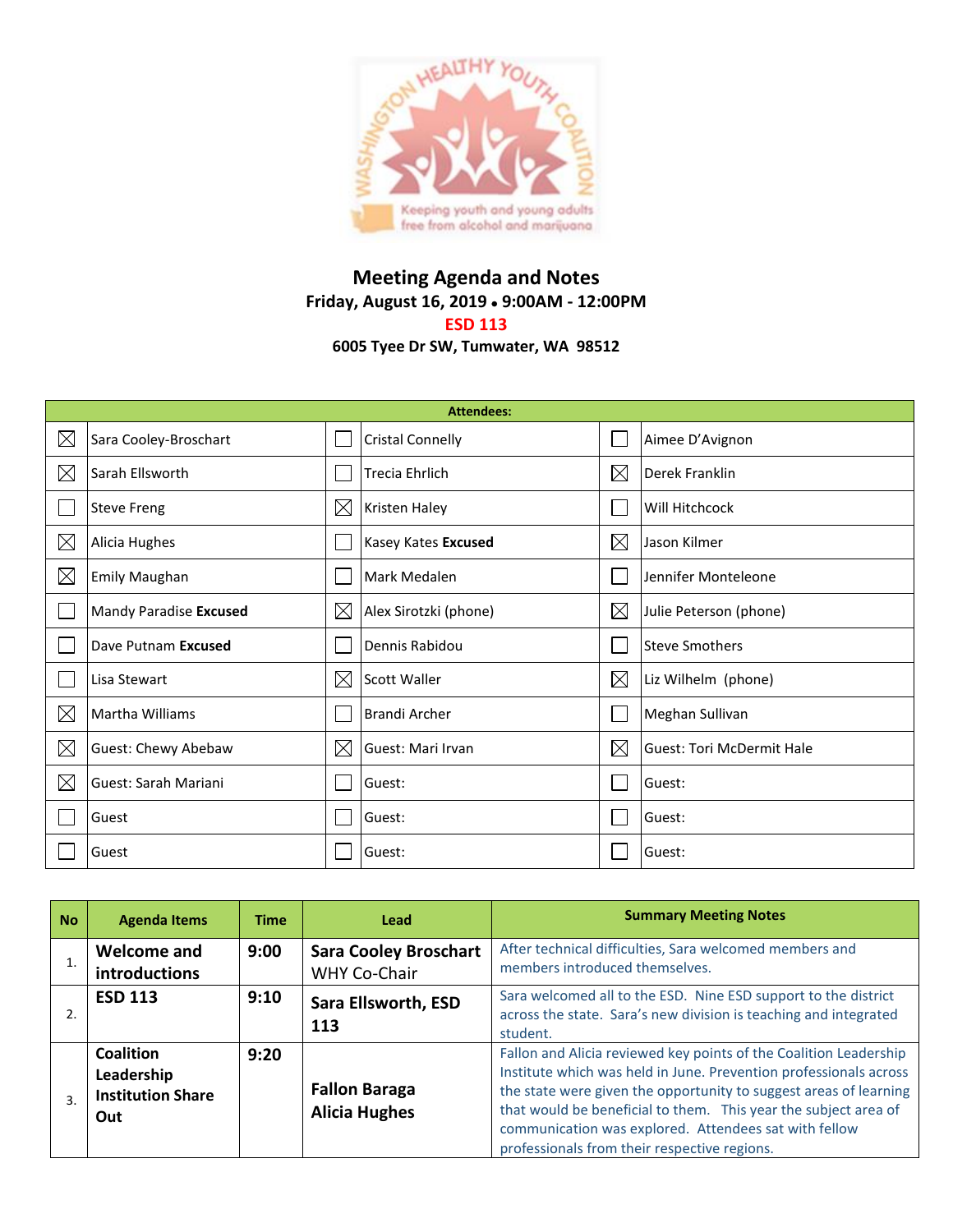|    |                                                                                                      |       |                              | Fallon led WHY members through the Institute events.<br>Alicia requested members to provide comments and suggestions<br>for events going forward. To do this she requested members<br>send her an email at Alicia.hughes@hca.wa.gov.<br>Sara Cooley Broschart asked that the "house" metaphor<br>presented by Frameworks Institute be shared with WHY<br>members.                                                                                                                                                                                                                                                                                                                                                                                                                                                                                                                                                                                                                                                                                                            |
|----|------------------------------------------------------------------------------------------------------|-------|------------------------------|------------------------------------------------------------------------------------------------------------------------------------------------------------------------------------------------------------------------------------------------------------------------------------------------------------------------------------------------------------------------------------------------------------------------------------------------------------------------------------------------------------------------------------------------------------------------------------------------------------------------------------------------------------------------------------------------------------------------------------------------------------------------------------------------------------------------------------------------------------------------------------------------------------------------------------------------------------------------------------------------------------------------------------------------------------------------------|
| 4. | Marijuana<br>Packaging and<br>labeling Update                                                        | 9:50  | <b>Sara Cooley Broschart</b> | Kathy Hoffman presented in June and has brought listen<br>and learn sessions for LCB's packaging and labeling rules to<br>several locations across the state. The format of the listen<br>and learn sessions is informal. Speakers can address<br>problems or address comments from previous speakers.<br>The goal was to gather information by the end of August;<br>however, the draft incorporating the listen and learn<br>information will probably be out October - November<br>timeframe.<br>Requests were to consider graphics and the serving size.<br>Considerations were cost and safety. Recently, LCB and<br>the industry met to discuss the information thus far.<br>Written responses can also be submitted. Last time,<br>prevention as a whole submitted one response; the<br>industry submitted 85. Sara Cooley Broschart asked if<br>members would like to put together a summation of all<br>concerns that all can be submitted on an individual basis.<br>Scott suggested dusting off previous submissions and<br>updating to apply to the current ask. |
| 5. | <b>SPE Target</b><br><b>Discussion:</b><br><b>Underage</b><br>Marijuana Use /<br>30 Days<br>And more | 10:05 | <b>Sara Cooley Brochart</b>  | This item was not discussed.                                                                                                                                                                                                                                                                                                                                                                                                                                                                                                                                                                                                                                                                                                                                                                                                                                                                                                                                                                                                                                                 |
| 6. | <b>WHY Discussion:</b><br>Terminology -<br>Marijuana vs.<br><b>Cannabis</b>                          | 10:15 | <b>Kristen Haley</b>         | Kristen Haley led the discussion regarding terminology.<br>She outlined how DOH has landed on terminology:<br>Youth - use marijuana<br>$\bullet$<br>Young adults - use marijuana<br>$\bullet$<br>Parents - use marijuana<br>Research shows that most age groups and English as a<br>second language sectors use marijuana and don't equate<br>what cannabis is. It was decided that DOH would use the<br>terms that the sectors are familiar with.<br>Industry tends to want to use cannabis.<br>For prevention, Scott suggested that prevention keep<br>reviewing to make sure terminology is keeping up with the<br>trends.<br>Jason commented that to keep confusion out of the mix                                                                                                                                                                                                                                                                                                                                                                                       |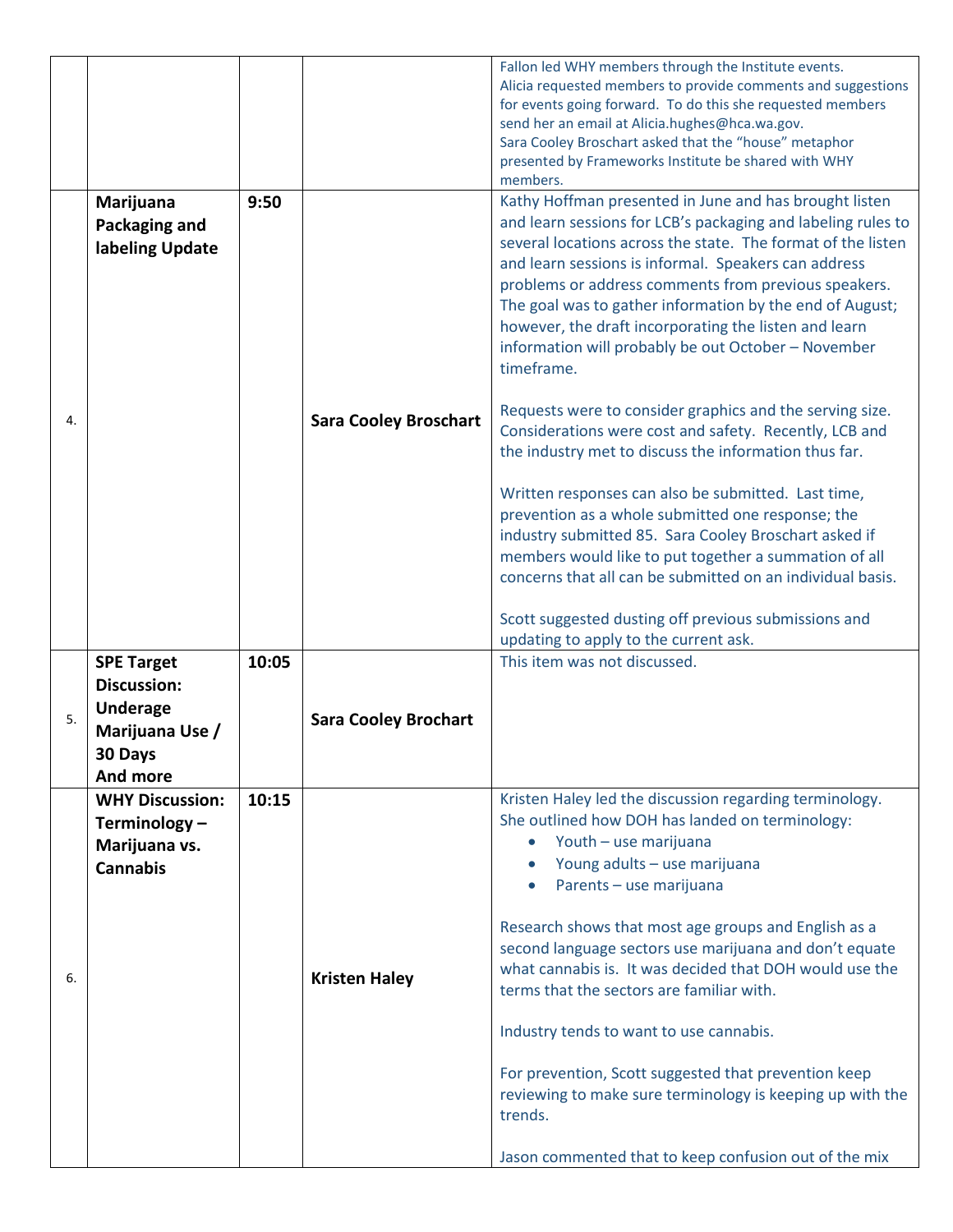|    |                                                                                                                                                                    |       |                       | and use the common terms so that the message is<br>understood.                                                                                                                                                                                                                                                                                                                                             |
|----|--------------------------------------------------------------------------------------------------------------------------------------------------------------------|-------|-----------------------|------------------------------------------------------------------------------------------------------------------------------------------------------------------------------------------------------------------------------------------------------------------------------------------------------------------------------------------------------------------------------------------------------------|
|    |                                                                                                                                                                    |       |                       |                                                                                                                                                                                                                                                                                                                                                                                                            |
|    |                                                                                                                                                                    |       |                       | It is important to be intentional when talking about the<br>product.                                                                                                                                                                                                                                                                                                                                       |
|    |                                                                                                                                                                    |       |                       | Sarah Mariani suggested that context should dictate which<br>word to use in communication. For survey questions,<br>changing terminology at this point might skew results.                                                                                                                                                                                                                                 |
|    |                                                                                                                                                                    |       |                       | Sara Ellsworth commented that there may be some<br>context to parents who make the assumption that<br>cannabis and marijuana are different.                                                                                                                                                                                                                                                                |
|    |                                                                                                                                                                    |       |                       | Scott shared that increasingly Cannabis/Marijuana is the<br>root of auto crashes. This has a significant impact on how<br>this group should look at these terms so that the<br>community has a clear understanding. Law Enforcement<br>needs terminology to be clear for their reports and data.                                                                                                           |
|    |                                                                                                                                                                    |       |                       | Sara Cooley Broschart asked how does CBD work into this<br>conversation, now and in the future.                                                                                                                                                                                                                                                                                                            |
|    |                                                                                                                                                                    |       |                       | Sara Ellsworth brought up how opioids and derivatives<br>have also the potential verbiage issues.                                                                                                                                                                                                                                                                                                          |
|    |                                                                                                                                                                    |       |                       | Sara Cooley Broschart asked that Communications Team<br>start the process that would create a document<br>standardizing terms for all agencies to use in reports and<br>media.                                                                                                                                                                                                                             |
| 7. | <b>Break</b>                                                                                                                                                       | 10:35 |                       |                                                                                                                                                                                                                                                                                                                                                                                                            |
| 8. | <b>WHY Coalition</b><br><b>Discussion:</b><br>• Meeting<br><b>Logistics</b><br>• Technology /<br>Remote<br><b>Challenges</b><br>• Agenda topics<br>• 2020 Schedule | 10:40 | <b>Sara and Kasey</b> | Sara directed the activity; members broke into three<br>groups to ponder the questions:<br>1. What are we here to do?<br>2. What do you want to get out of your<br>participation?<br>3. What is the value of WHY to you?<br>The group conversation notes:<br><b>Group 1, Question 1:</b><br>Staying on top of current issues<br><b>Sharing Ideas: Collaboration</b><br>Problem solving issues<br>$\bullet$ |
|    |                                                                                                                                                                    |       |                       | Bringing key stakeholders to the table<br>Beating group one<br>Getting FaceTime with common orgs or state<br>agencies.                                                                                                                                                                                                                                                                                     |
|    |                                                                                                                                                                    |       |                       | <b>Group 1, Question 2:</b>                                                                                                                                                                                                                                                                                                                                                                                |
|    |                                                                                                                                                                    |       |                       | State to get more involved with advocacy<br>Expand reaper of coalition                                                                                                                                                                                                                                                                                                                                     |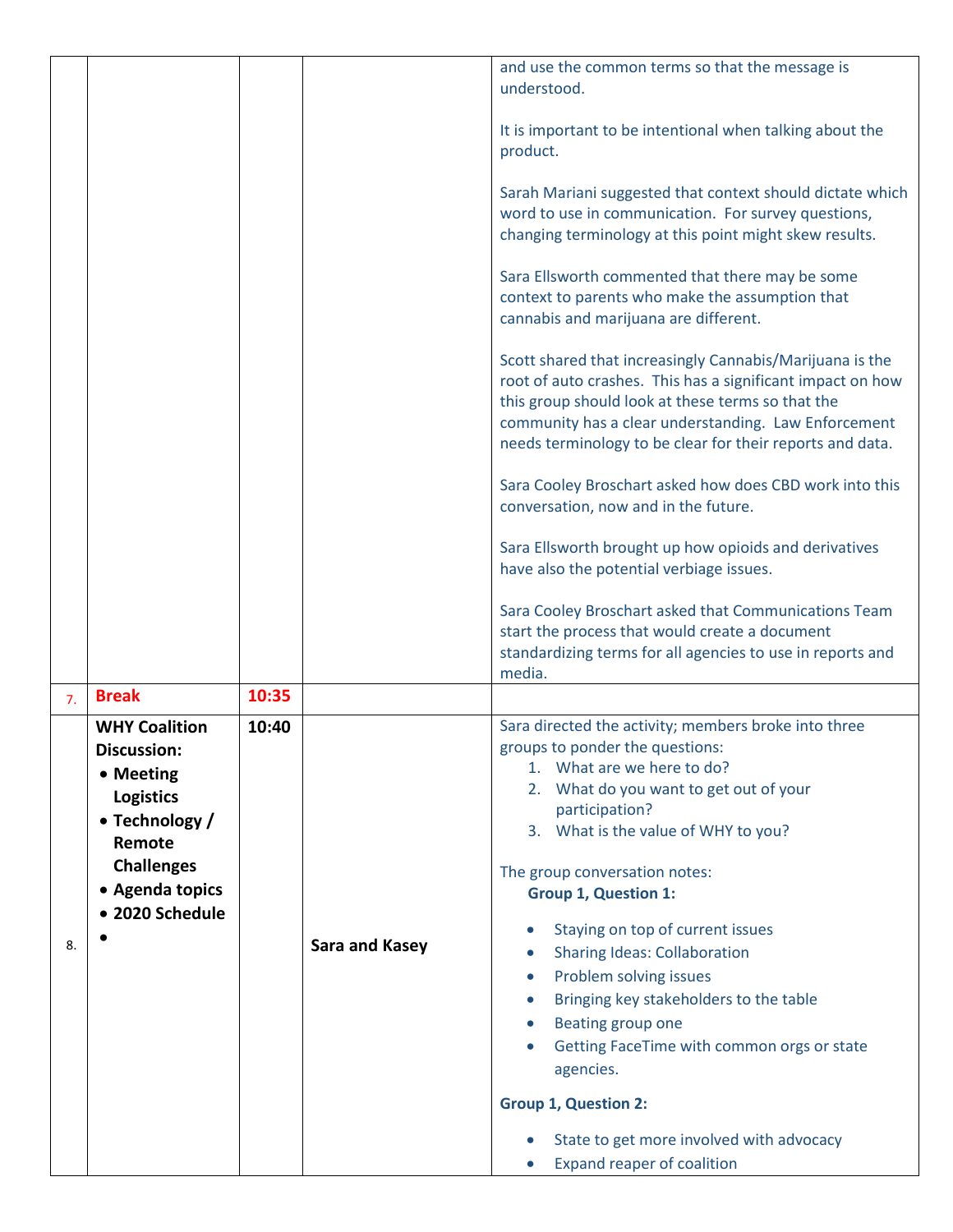|     |                       |       |                        | Gaining outside knowledge / new data<br>$\bullet$                                                                                         |  |  |
|-----|-----------------------|-------|------------------------|-------------------------------------------------------------------------------------------------------------------------------------------|--|--|
|     |                       |       |                        | <b>Group 2, Phone, Question 1:</b>                                                                                                        |  |  |
|     |                       |       |                        | Understanding the range of experience and<br>$\bullet$                                                                                    |  |  |
|     |                       |       |                        | perspectives.                                                                                                                             |  |  |
|     |                       |       |                        | Tapping into the expertise of the room.<br>$\bullet$                                                                                      |  |  |
|     |                       |       |                        | Value of retaining relationships across agencies                                                                                          |  |  |
|     |                       |       |                        | even in the face of personnel changes.                                                                                                    |  |  |
|     |                       |       |                        | Learning connection action                                                                                                                |  |  |
|     |                       |       |                        | <b>Group 3, Question 1:</b>                                                                                                               |  |  |
|     |                       |       |                        | Information sharing<br>$\bullet$                                                                                                          |  |  |
|     |                       |       |                        | Collaboration                                                                                                                             |  |  |
|     |                       |       |                        | Relationship cultivation & maintenance                                                                                                    |  |  |
|     |                       |       |                        | Update the website<br>$\bullet$                                                                                                           |  |  |
|     |                       |       |                        | Consistent messaging - programming<br>$\bullet$                                                                                           |  |  |
|     |                       |       |                        | Try new things -> innovation<br>$\bullet$                                                                                                 |  |  |
|     |                       |       |                        | Share, success and failures                                                                                                               |  |  |
|     |                       |       |                        | Highlight youth                                                                                                                           |  |  |
|     |                       |       |                        | Clarify policy initiatives                                                                                                                |  |  |
|     |                       |       |                        |                                                                                                                                           |  |  |
|     |                       |       |                        | Technology challenge: Emily offered to set up zoom for                                                                                    |  |  |
|     |                       |       |                        | WHY meetings. How do we engage phone attendees, how                                                                                       |  |  |
|     |                       |       |                        | do we limit room conversation (meeting etiquette), asking                                                                                 |  |  |
|     |                       |       |                        | "what do phone members think?" and naming phone                                                                                           |  |  |
|     |                       |       |                        | attendees; monitoring comments, using the video option<br>of Zoom.                                                                        |  |  |
|     |                       |       |                        |                                                                                                                                           |  |  |
|     |                       |       |                        | Jason offered to help with training on zoom (Martha and                                                                                   |  |  |
|     |                       |       |                        | Sara CB and others as needed)                                                                                                             |  |  |
|     | <b>Team Updates:</b>  | 11:10 |                        | Communications update: working on updating website, making                                                                                |  |  |
|     | • Policy              |       | <b>Dave</b>            | campaigns cohesive, permanent signage for Marijuana Retail                                                                                |  |  |
|     | $\bullet$ Data        |       | Jason                  | locations and other medical offices. Encouraged members to                                                                                |  |  |
| 9.  | • Vitality            |       | Liz                    | promote StartTalkingNow.com with the media campaigns from<br>DOH.                                                                         |  |  |
|     | • Communica-          |       | <b>Kristen</b>         |                                                                                                                                           |  |  |
|     | tions                 |       |                        |                                                                                                                                           |  |  |
| 10. | Meeting wrap up       | 11:30 | <b>Martha Williams</b> | Martha reviewed the Action Items assigned during the meeting.                                                                             |  |  |
|     |                       |       |                        |                                                                                                                                           |  |  |
|     | <b>Round Table</b>    | 11:35 |                        | Jason - College coalition discussion has included: greek societies<br>will, if alcohol is more than 15%, be required to use a third party |  |  |
|     | <b>Member updates</b> |       |                        | to card attendees. Will the industry respond with products at                                                                             |  |  |
|     |                       |       |                        | 14%? Also, the hard seltzer industry is changing their alcohol                                                                            |  |  |
|     |                       |       |                        | content, and more. Action: policy team should discuss and prep                                                                            |  |  |
|     |                       |       |                        | talking points or white paper. Communications team could help                                                                             |  |  |
| 11. |                       |       |                        | disseminate the information                                                                                                               |  |  |
|     |                       |       |                        | Derek - WASAPV is low on members. Mostly do education and                                                                                 |  |  |
|     |                       |       |                        | prevention lobbyist, hand-outs were provided to members in                                                                                |  |  |
|     |                       |       |                        | hard copy and electronically.                                                                                                             |  |  |
|     |                       |       |                        | Kristen-DOH is launching in fall the young adult campaign (You                                                                            |  |  |